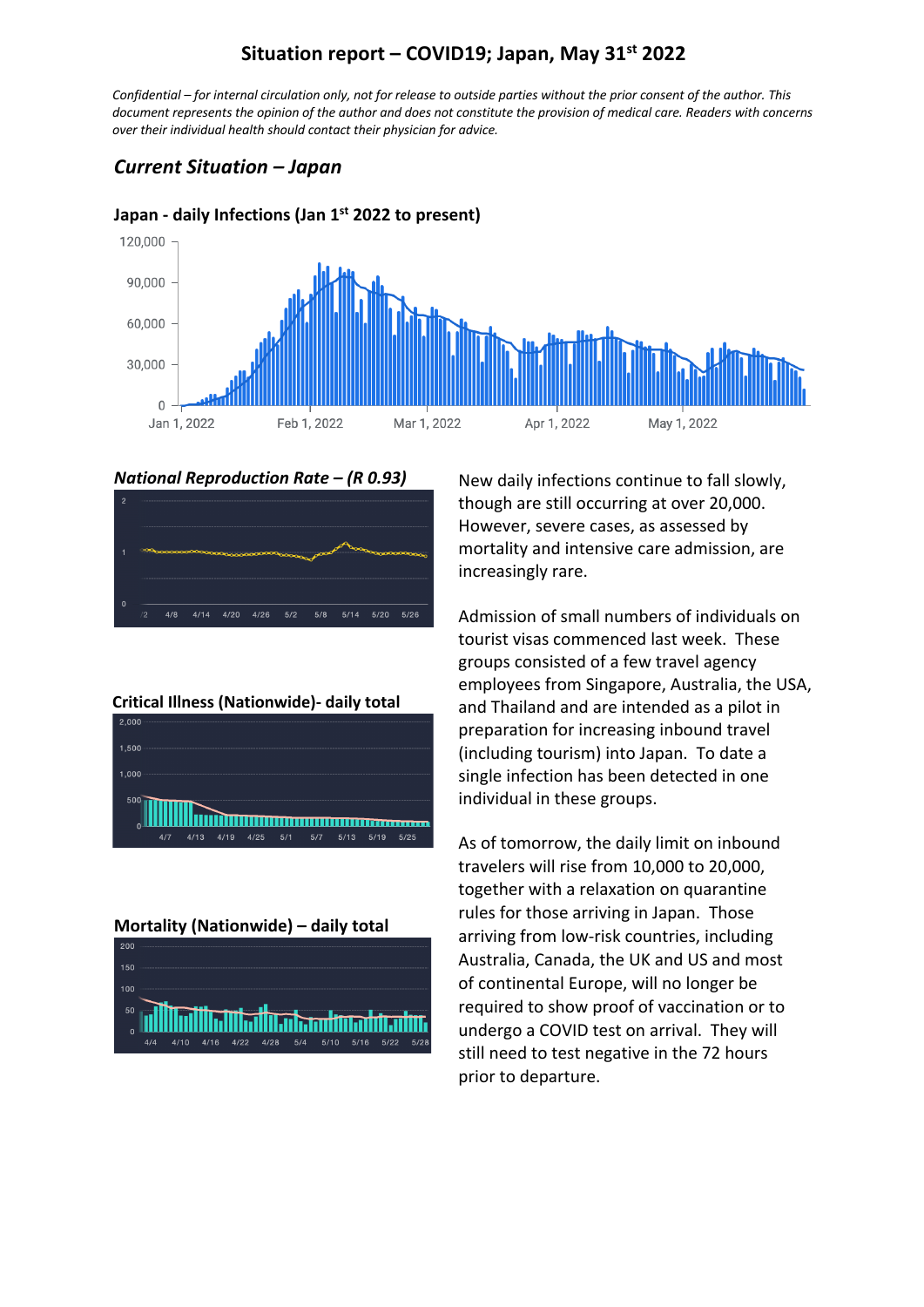#### *Tokyo and the surrounding Kanto region*



COVID continues to circulate though cases are predominantly occurring in younger age cohorts, approximately 70% of all infections being detected in those under age 40. Infections in people over 60 remain infrequent (8.4% of cases) and thanks to high rates of vaccination in this group, are significantly less likely to result in hospitalization than was the case a year ago.



**Kanagawa daily infections, from Jan 1st 2022 (R 0.95)**







Mar 1, 2022

Apr 1, 2022

May 1, 2022

#### **Chiba daily infections, from Jan 1st (R 0.94)**

Feb 1, 2022

Jan 1, 2022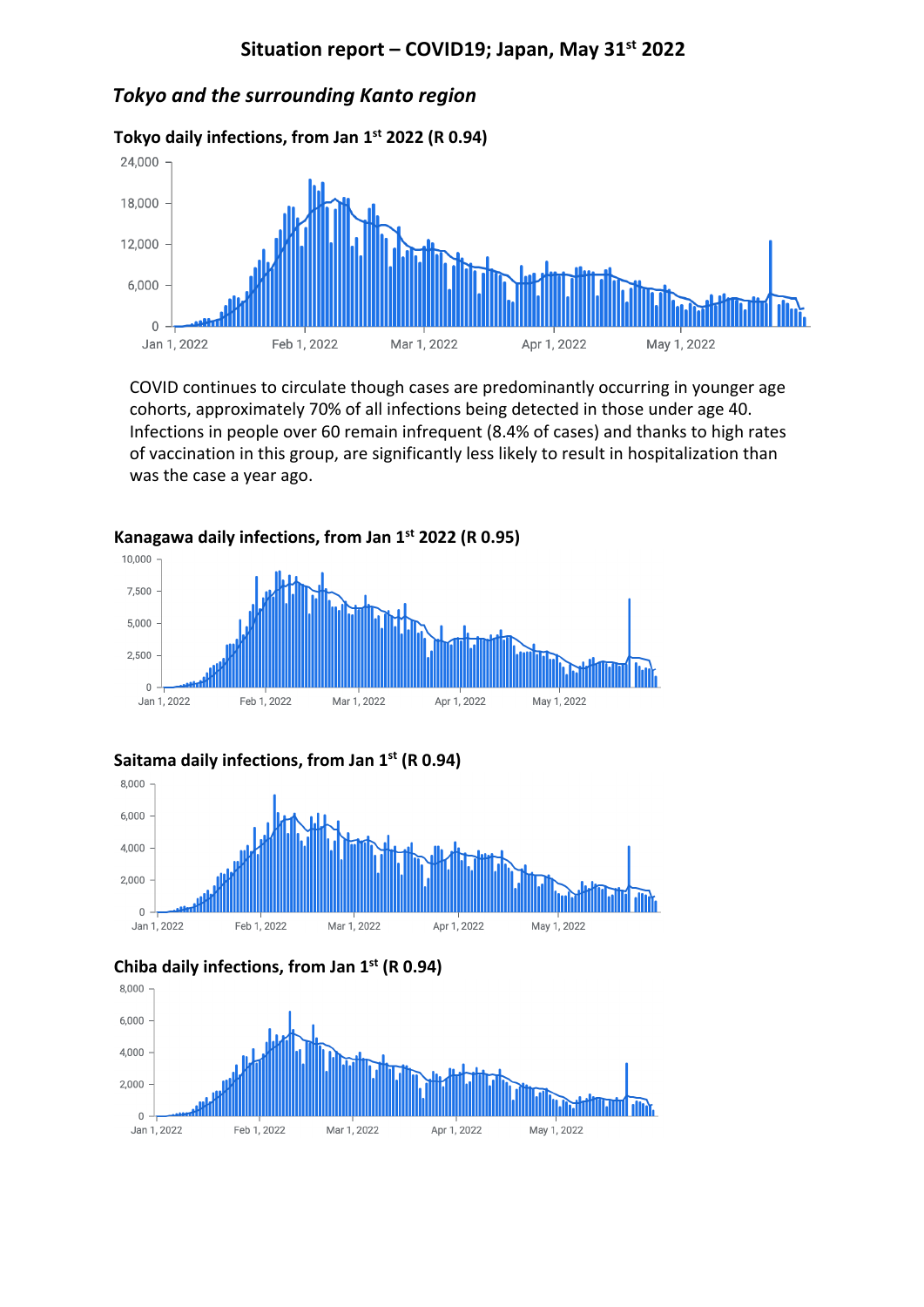## *Hospital Care and Testing in Tokyo*



Hospital bed occupancy is falling and is now at 13.9% (1010 of 7216 beds in use). Intensive care occupancy is very low and is well within capacity, 0.6% (3 out of 510) of beds being occupied at present.



The rate of positive results in symptomatic individuals continues to decline and now stands at 13.9%, from a peak of over 40% earlier this year.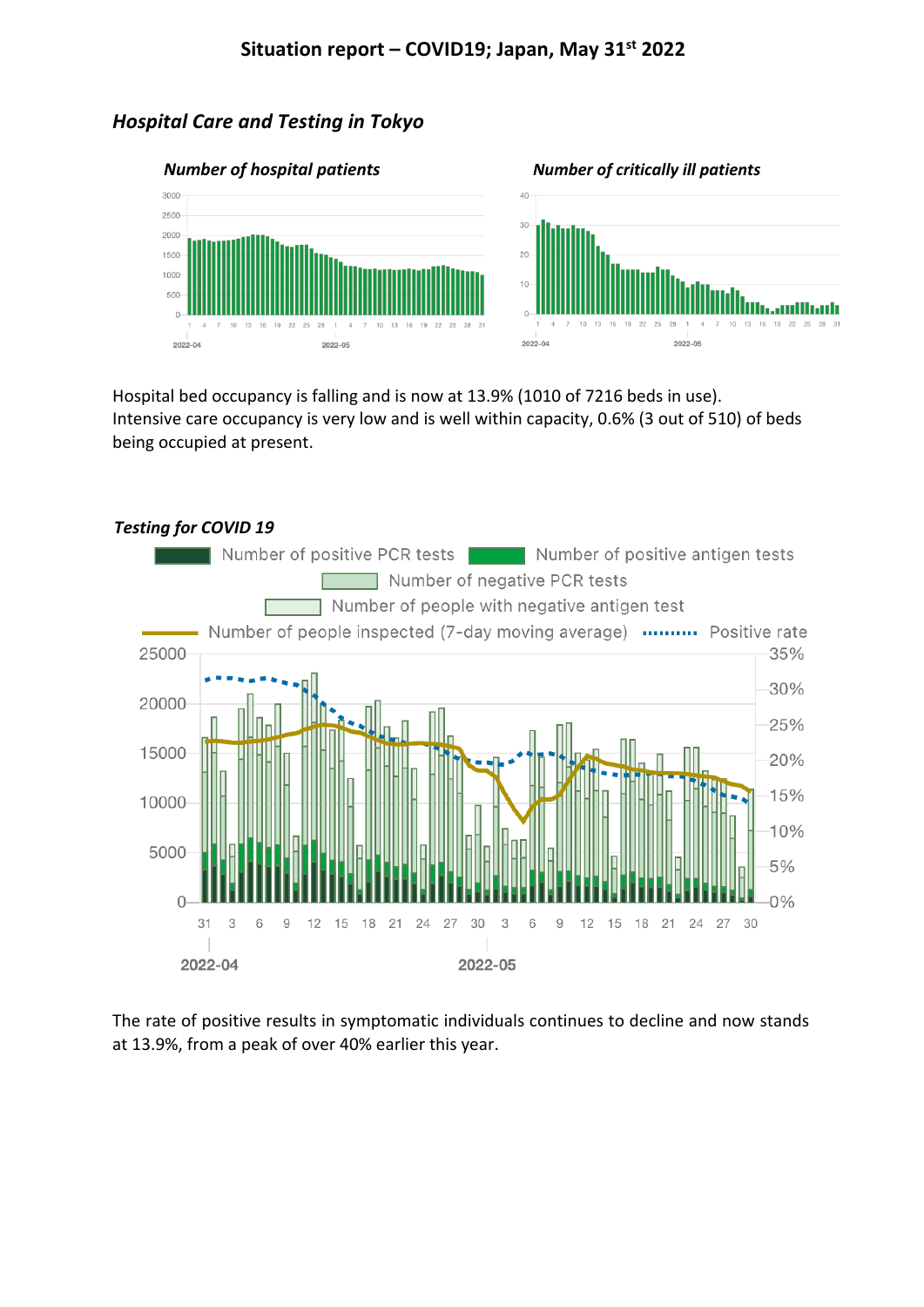# **Situation report – COVID19; Japan, May 31st 2022**

## *Regional Situation*

Okinawa continues to report the highest rate of COVID19 infections, with 701 infections per 100,000 people each week – though this has fallen from by about 20% over the past week.

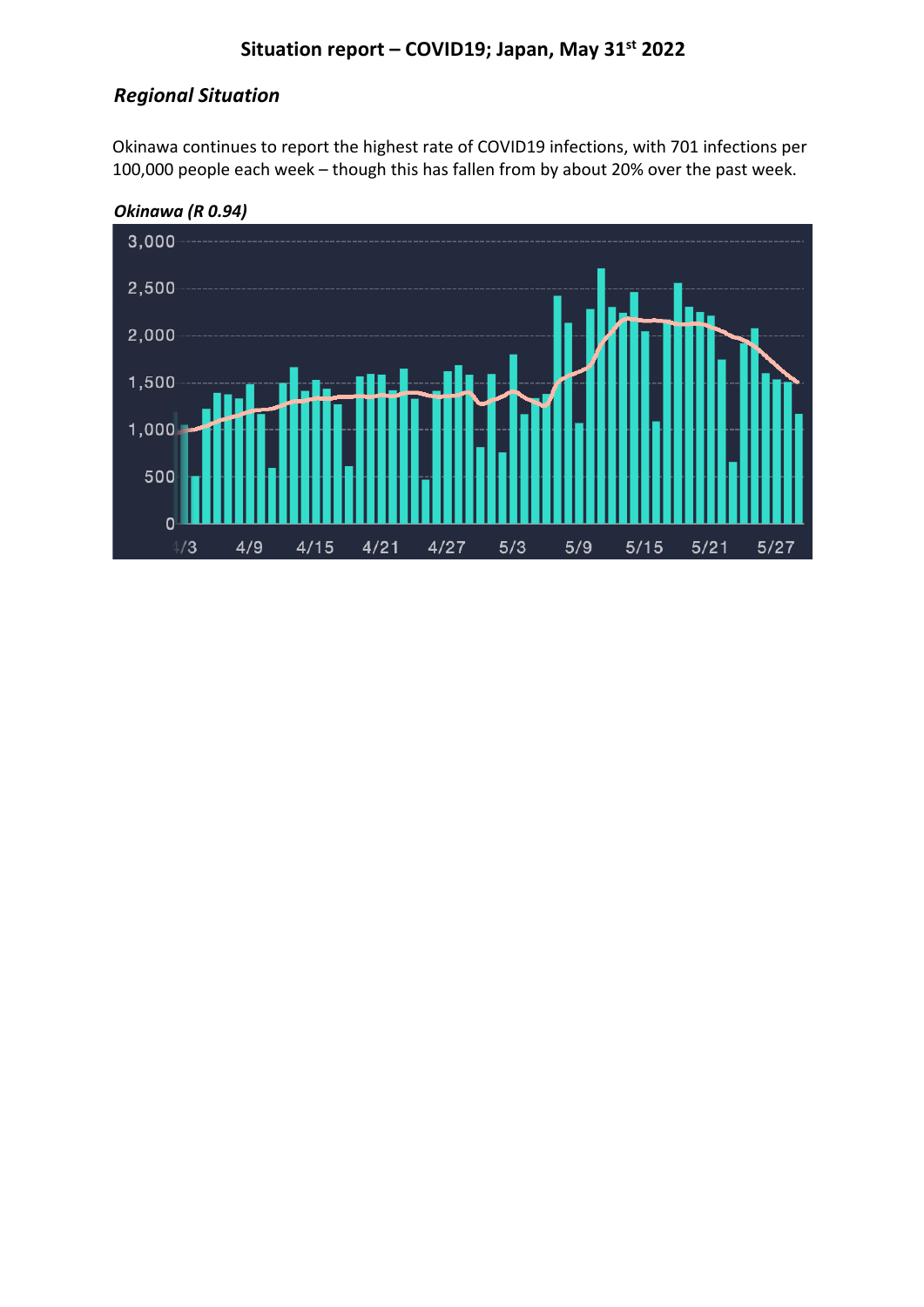### *COVID 19 Vaccinations in Japan*



**Vaccine doses administered by manufacturer, Japan**

Novavax is now available for administration in Japan but looks set to be given in relatively small quantities, chiefly to those who are unable to receive mRNA vaccines due to adverse reactions. Second booster ( $4<sup>th</sup>$  shot) vaccines are now being given to people aged 18 or above who have pre-existing medical conditions or are obese and will be offered universally to all those over 60. The minimum interval between 3rd and 4th vaccines has been set at 5 months and as before, health authority issued vouchers (mostly yet to be released) will be required.



**Booster (3rd) vaccine doses administered (cumulative, nationwide, percentages)**